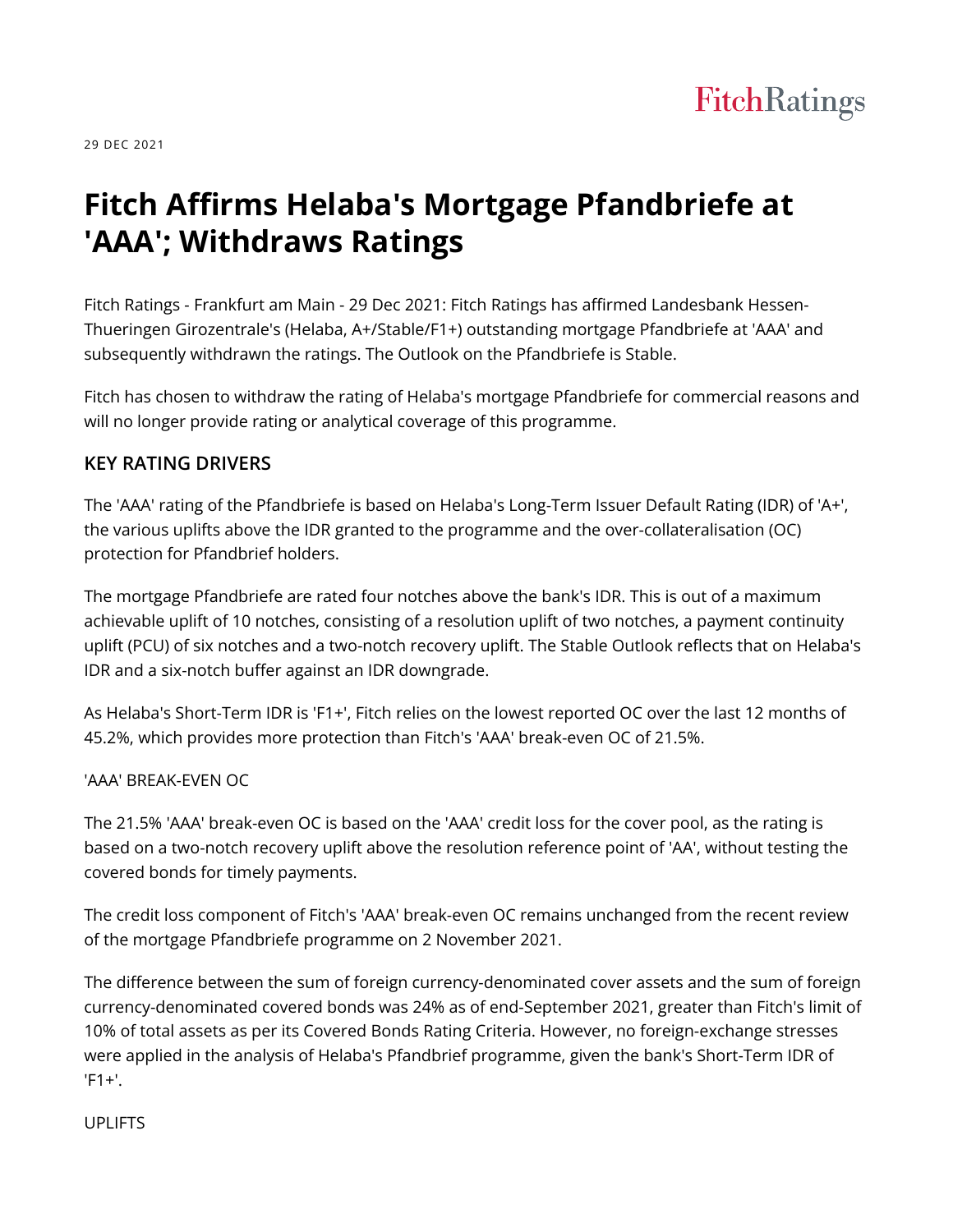The two-notch resolution uplift reflects that collateralised Pfandbriefe in Germany are exempt from bail-in, that Fitch deems the risk of under-collateralisation at the point of resolution as sufficiently low, and that a resolution of Helaba, should it happen, is not likely to result in the direct enforcement of the recourse against the cover pool. The two-notch resolution uplift also takes into account that Helaba's Long-Term IDR is based on the bank's participation in a mutual support scheme and equalised with the IDR of Sparkassen Finanzgruppe Hessen-Thueringen, of which Helaba is part.

The six-notch PCU reflects the principal liquidity protection provided by a 12-month maturity extension feature. The mandatory inclusion of liquid assets in the cover pool matching the maximum negative accumulated balance of cash flows for the next 180 days also effectively covers interest payments and senior expenses.

The recovery uplift for the programme is two notches, as the programme's 'AA' resolution reference point is in the investment-grade category and no material downside risk to recoveries has been identified. The open foreign-exchange position has no impact on the analysis, given the high OC buffer of 23.7% between the relied-upon OC and the 'AAA' break-even OC.

# **RATING SENSITIVITIES**

Rating Sensitivities are no longer relevant due to the withdrawal.

# **Best/Worst Case Rating Scenario**

International scale credit ratings of Financial Institutions and Covered Bond issuers have a best-case rating upgrade scenario (defined as the 99th percentile of rating transitions, measured in a positive direction) of three notches over a three-year rating horizon; and a worst-case rating downgrade scenario (defined as the 99th percentile of rating transitions, measured in a negative direction) of four notches over three years. The complete span of best- and worst-case scenario credit ratings for all rating categories ranges from 'AAA' to 'D'. Best- and worst-case scenario credit ratings are based on historical performance. For more information about the methodology used to determine sectorspecific best- and worst-case scenario credit ratings, visit https://www.fitchratings.com/site/re/ 10111579

## **REFERENCES FOR SUBSTANTIALLY MATERIAL SOURCE CITED AS KEY DRIVER OF RATING**

The principal sources of information used in the analysis are described in the Applicable Criteria.

# **PUBLIC RATINGS WITH CREDIT LINKAGE TO OTHER RATINGS**

The Pfandbriefe rating is driven by the credit risk of Helaba as measured by its Long-Term IDR.

## **ESG Considerations**

Unless otherwise disclosed in this section, the highest level of ESG credit relevance is a score of '3'. This means ESG issues are credit-neutral or have only a minimal credit impact on the entity, either due to their nature or the way in which they are being managed by the entity. For more information on Fitch's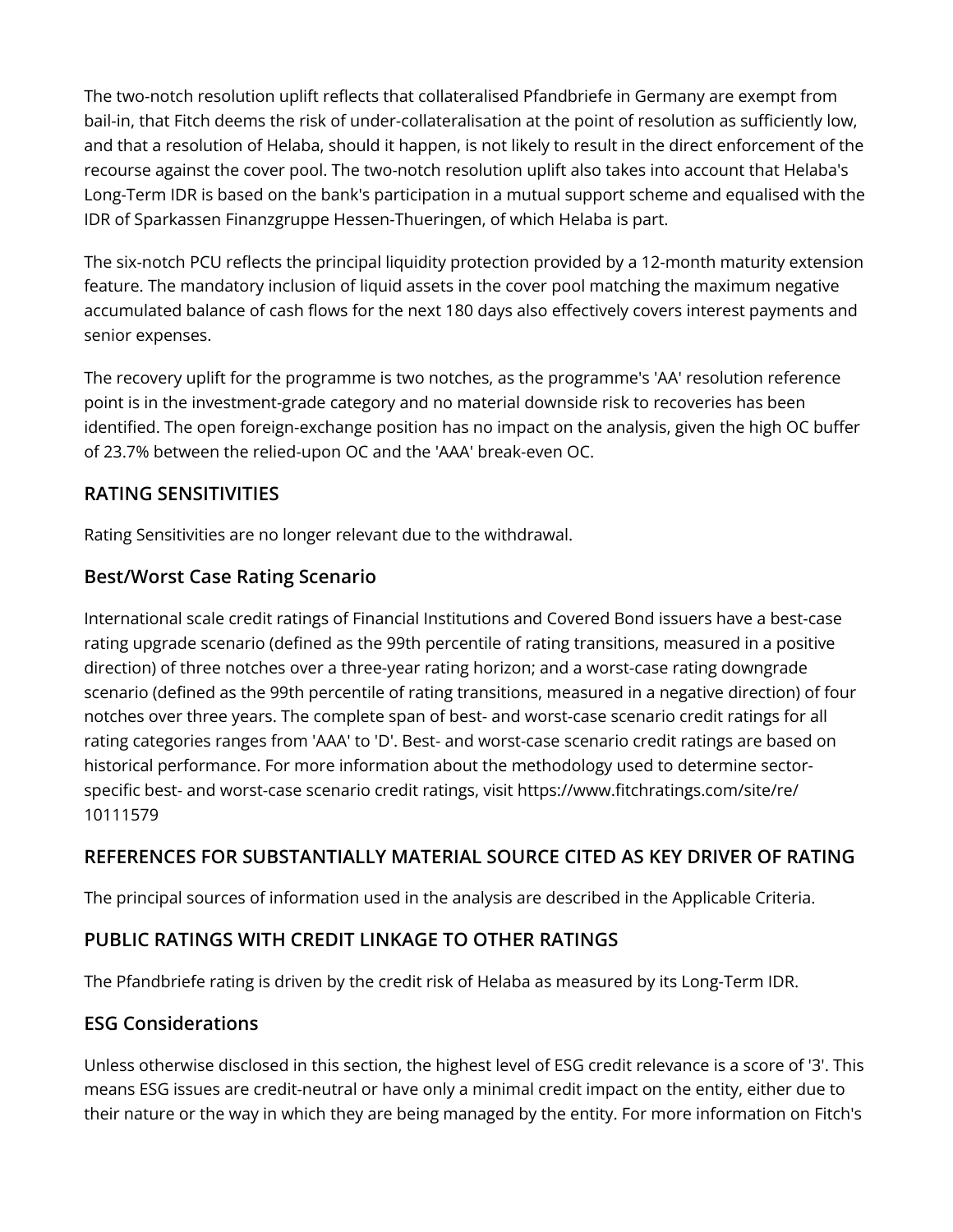ESG Relevance Scores, visit www.fitchratings.com/esg

# **Fitch Ratings Analysts**

#### **Sebastian Seitz, CFA, CAIA**

Director Primary Rating Analyst +49 69 768076 267 Fitch Ratings – a branch of Fitch Ratings Ireland Limited Neue Mainzer Strasse 46 - 50 Frankfurt am Main D-60311

#### **Thomas Kaber**

Associate Director Primary Rating Analyst +49 69 768076 172 Fitch Ratings – a branch of Fitch Ratings Ireland Limited Neue Mainzer Strasse 46 - 50 Frankfurt am Main D-60311

## **Thomas Kaber**

Associate Director Secondary Rating Analyst +49 69 768076 172

**Sebastian Seitz, CFA, CAIA Director** Secondary Rating Analyst +49 69 768076 267

#### **Helene Heberlein**

Managing Director Committee Chairperson +33 1 44 29 91 40

# **Media Contacts**

**Athos Larkou** London +44 20 3530 1549 athos.larkou@thefitchgroup.com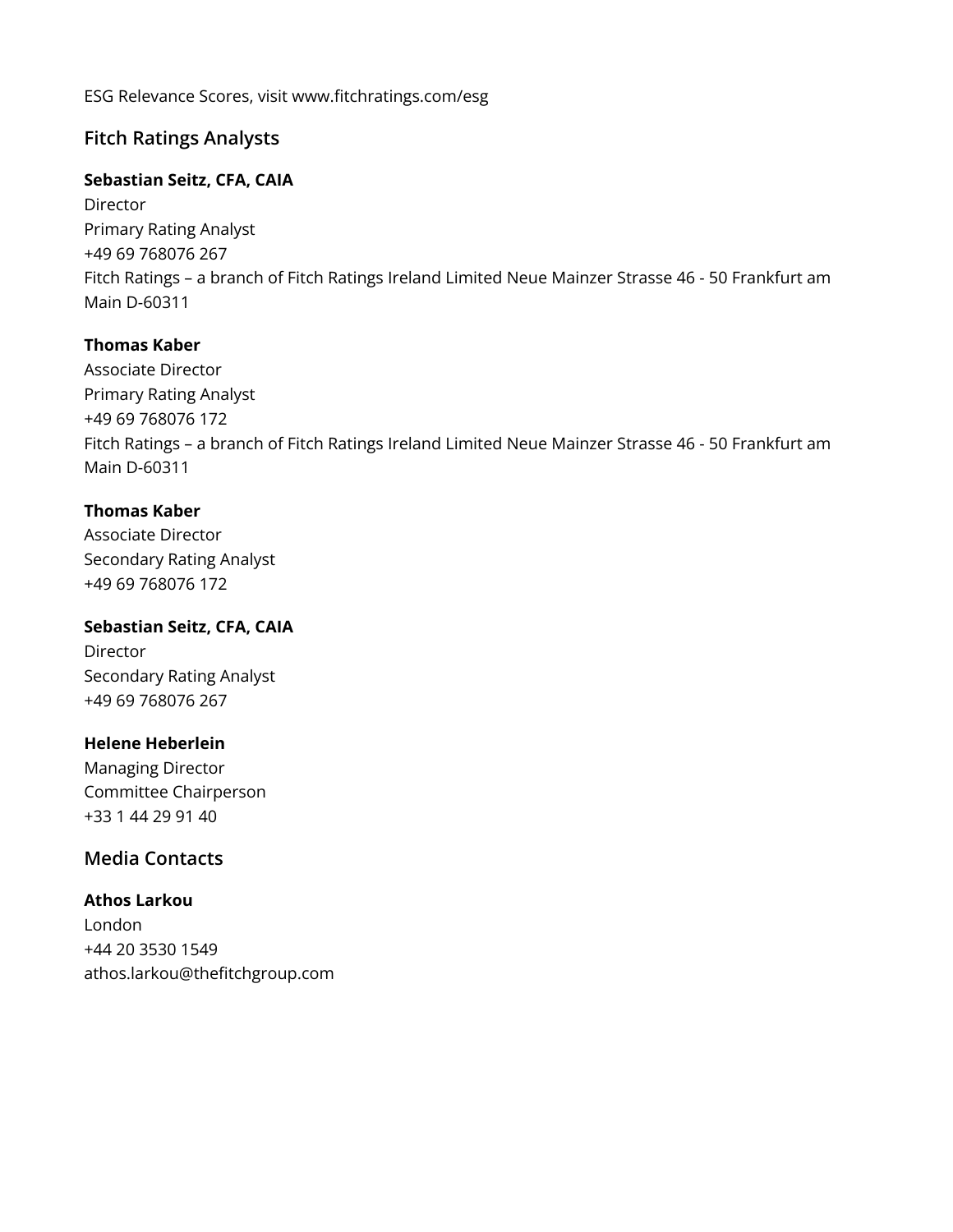# **Rating Actions**

| $\bullet$ |
|-----------|
| $\bullet$ |
|           |

#### **RATINGS KEY OUTLOOK WATCH**

| <b>POSITIVE</b> | O | ◓ |
|-----------------|---|---|
| <b>NEGATIVE</b> | 8 | ↩ |
| <b>EVOLVING</b> | Ο | ● |
| <b>STABLE</b>   | Ο |   |

# **Applicable Criteria**

[Bank Rating Criteria \(pub.12 Nov 2021\) \(including rating assumption sensitivity\)](https://app.fitchconnect.com/search/research/article/RPT_10182112) [Covered Bonds Rating Criteria \(pub.02 Jun 2021\) \(including rating assumption sensitivity\)](https://app.fitchconnect.com/search/research/article/RPT_10163901) [Sovereign Rating Criteria \(pub.26 Apr 2021\) \(including rating assumption sensitivity\)](https://app.fitchconnect.com/search/research/article/RPT_10158192)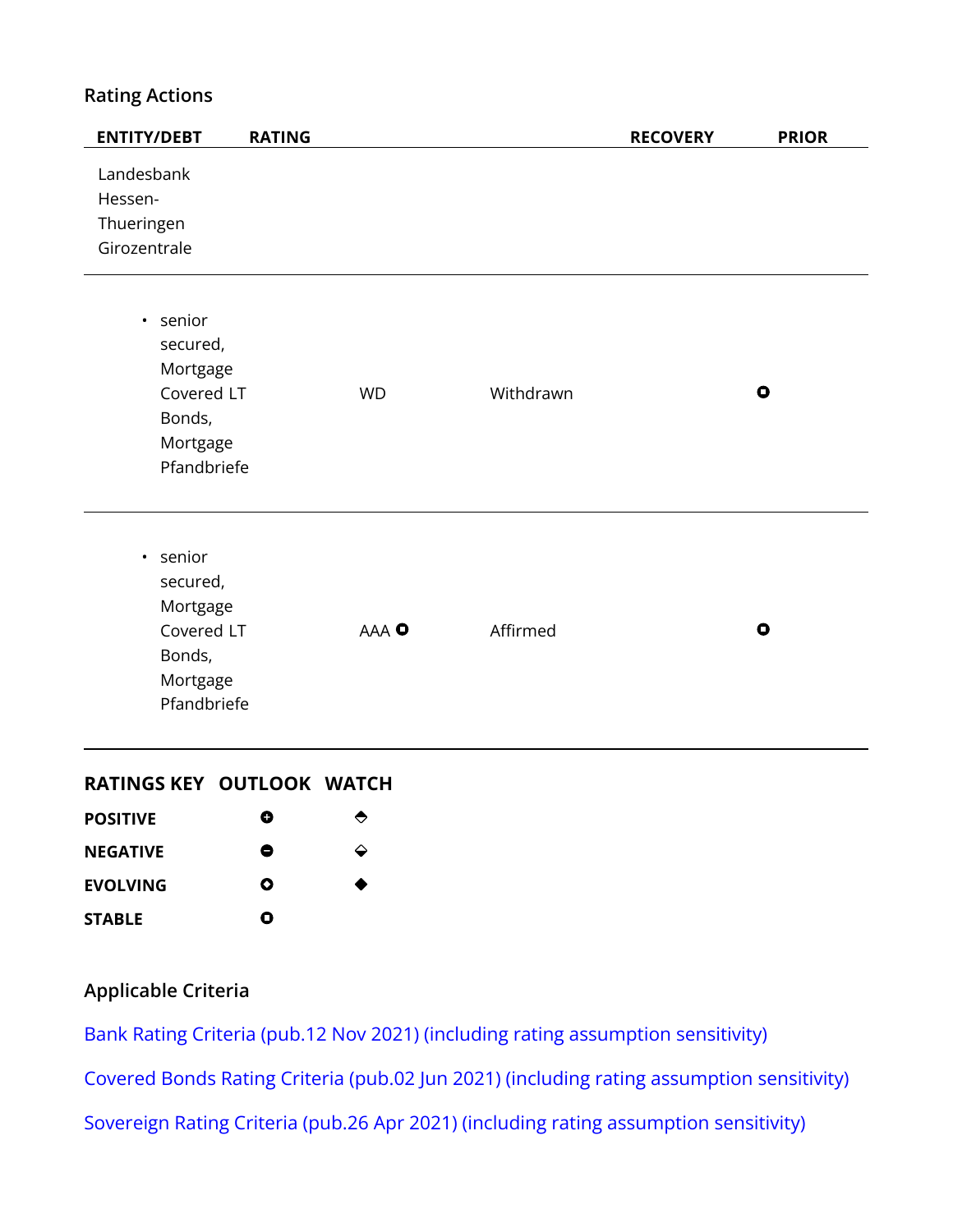[Structured Finance and Covered Bonds Counterparty Rating Criteria \(pub.04 Nov 2021\)](https://app.fitchconnect.com/search/research/article/RPT_10182189)

[Structured Finance and Covered Bonds Counterparty Rating Criteria: Derivative](https://app.fitchconnect.com/search/research/article/RPT_10182218) [Addendum \(pub.04 Nov 2021\)](https://app.fitchconnect.com/search/research/article/RPT_10182218)

[Structured Finance and Covered Bonds Country Risk Rating Criteria \(pub.28 Oct 2021\)](https://app.fitchconnect.com/search/research/article/RPT_10180945)

# **Additional Disclosures**

[Solicitation Status](https://www.fitchratings.com/research/structured-finance/covered-bonds/fitch-affirms-helaba-mortgage-pfandbriefe-at-aaa-withdraws-ratings-29-12-2021#solicitation-status)

[Endorsement Status](https://www.fitchratings.com/research/structured-finance/covered-bonds/fitch-affirms-helaba-mortgage-pfandbriefe-at-aaa-withdraws-ratings-29-12-2021#endorsement-status)

## **Disclaimer**

ALL FITCH CREDIT RATINGS ARE SUBJECT TO CERTAIN LIMITATIONS AND DISCLAIMERS. PLEASE READ THESE LIMITATIONS AND DISCLAIMERS BY FOLLOWING THIS LINK: [HTTPS://WWW.FITCHRATINGS.COM/UNDERSTANDINGCREDITRATINGS](https://www.fitchratings.com/UNDERSTANDINGCREDITRATINGS). IN ADDITION, THE FOLLOWING [HTTPS://WWW.FITCHRATINGS.COM/RATING-DEFINITIONS-DOCUMENT](https://www.fitchratings.com/rating-definitions-document) DETAILS FITCH'S RATING DEFINITIONS FOR EACH RATING SCALE AND RATING CATEGORIES, INCLUDING DEFINITIONS RELATING TO DEFAULT. PUBLISHED RATINGS, CRITERIA, AND METHODOLOGIES ARE AVAILABLE FROM THIS SITE AT ALL TIMES. FITCH'S CODE OF CONDUCT, CONFIDENTIALITY, CONFLICTS OF INTEREST, AFFILIATE FIREWALL, COMPLIANCE, AND OTHER RELEVANT POLICIES AND PROCEDURES ARE ALSO AVAILABLE FROM THE CODE OF CONDUCT SECTION OF THIS SITE. DIRECTORS AND SHAREHOLDERS RELEVANT INTERESTS ARE AVAILABLE AT [HTTPS://WWW.FITCHRATINGS.COM/](https://www.fitchratings.com/site/regulatory) [SITE/REGULATORY](https://www.fitchratings.com/site/regulatory). FITCH MAY HAVE PROVIDED ANOTHER PERMISSIBLE SERVICE OR ANCILLARY SERVICE TO THE RATED ENTITY OR ITS RELATED THIRD PARTIES. DETAILS OF PERMISSIBLE SERVICE(S) FOR WHICH THE LEAD ANALYST IS BASED IN AN ESMA- OR FCA-REGISTERED FITCH RATINGS COMPANY (OR BRANCH OF SUCH A COMPANY) OR ANCILLARY SERVICE(S) CAN BE FOUND ON THE ENTITY SUMMARY PAGE FOR THIS ISSUER ON THE FITCH RATINGS WEBSITE.

# **Copyright**

Copyright © 2021 by Fitch Ratings, Inc., Fitch Ratings Ltd. and its subsidiaries. 33 Whitehall Street, NY, NY 10004. Telephone: 1-800-753-4824, (212) 908-0500. Fax: (212) 480-4435. Reproduction or retransmission in whole or in part is prohibited except by permission. All rights reserved. In issuing and maintaining its ratings and in making other reports (including forecast information), Fitch relies on factual information it receives from issuers and underwriters and from other sources Fitch believes to be credible. Fitch conducts a reasonable investigation of the factual information relied upon by it in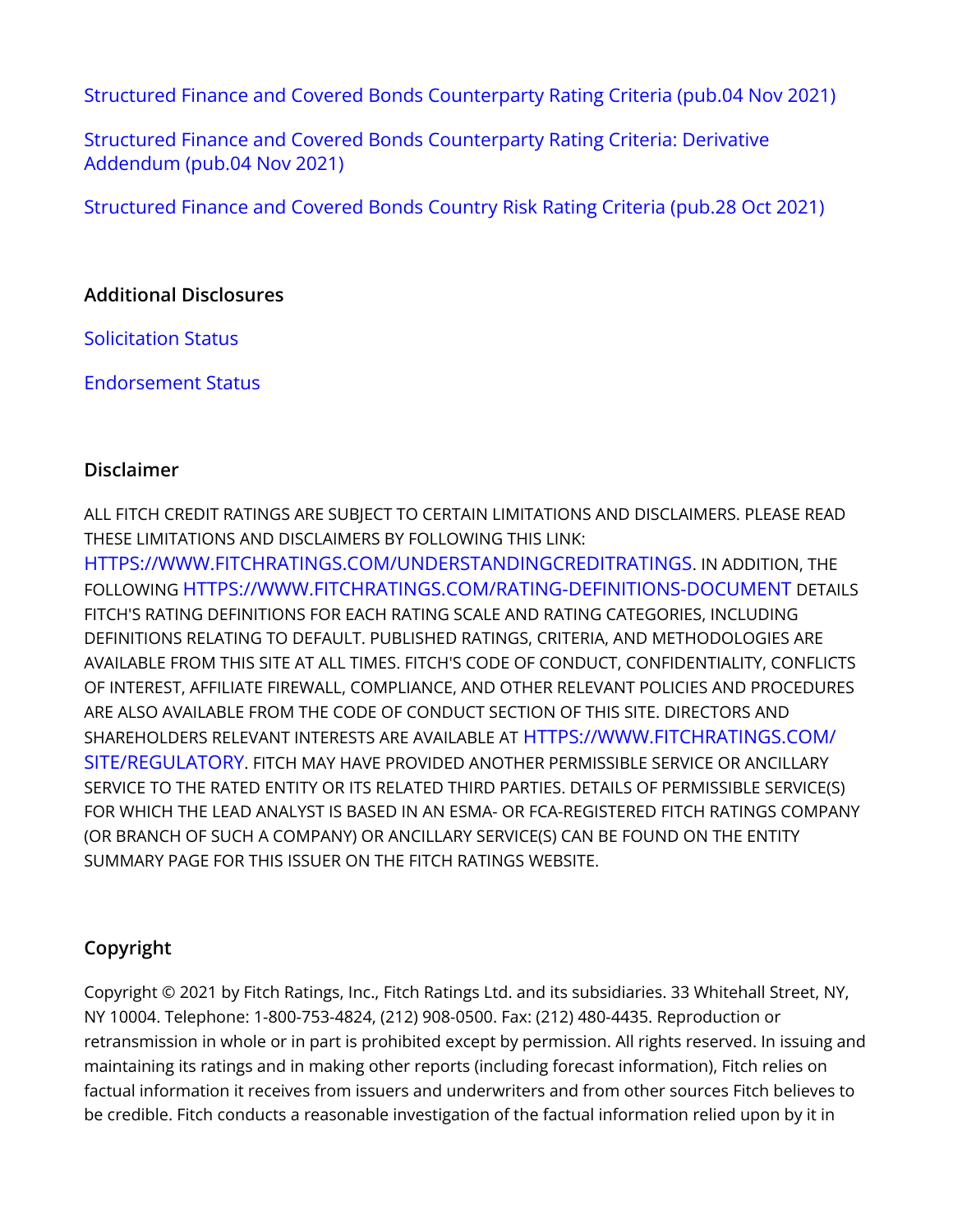accordance with its ratings methodology, and obtains reasonable verification of that information from independent sources, to the extent such sources are available for a given security or in a given jurisdiction. The manner of Fitch's factual investigation and the scope of the third-party verification it obtains will vary depending on the nature of the rated security and its issuer, the requirements and practices in the jurisdiction in which the rated security is offered and sold and/or the issuer is located, the availability and nature of relevant public information, access to the management of the issuer and its advisers, the availability of pre-existing third-party verifications such as audit reports, agreed-upon procedures letters, appraisals, actuarial reports, engineering reports, legal opinions and other reports provided by third parties, the availability of independent and competent third- party verification sources with respect to the particular security or in the particular jurisdiction of the issuer, and a variety of other factors. Users of Fitch's ratings and reports should understand that neither an enhanced factual investigation nor any third-party verification can ensure that all of the information Fitch relies on in connection with a rating or a report will be accurate and complete. Ultimately, the issuer and its advisers are responsible for the accuracy of the information they provide to Fitch and to the market in offering documents and other reports. In issuing its ratings and its reports, Fitch must rely on the work of experts, including independent auditors with respect to financial statements and attorneys with respect to legal and tax matters. Further, ratings and forecasts of financial and other information are inherently forward-looking and embody assumptions and predictions about future events that by their nature cannot be verified as facts. As a result, despite any verification of current facts, ratings and forecasts can be affected by future events or conditions that were not anticipated at the time a rating or forecast was issued or affirmed.

The information in this report is provided "as is" without any representation or warranty of any kind, and Fitch does not represent or warrant that the report or any of its contents will meet any of the requirements of a recipient of the report. A Fitch rating is an opinion as to the creditworthiness of a security. This opinion and reports made by Fitch are based on established criteria and methodologies that Fitch is continuously evaluating and updating. Therefore, ratings and reports are the collective work product of Fitch and no individual, or group of individuals, is solely responsible for a rating or a report. The rating does not address the risk of loss due to risks other than credit risk, unless such risk is specifically mentioned. Fitch is not engaged in the offer or sale of any security. All Fitch reports have shared authorship. Individuals identified in a Fitch report were involved in, but are not solely responsible for, the opinions stated therein. The individuals are named for contact purposes only. A report providing a Fitch rating is neither a prospectus nor a substitute for the information assembled, verified and presented to investors by the issuer and its agents in connection with the sale of the securities. Ratings may be changed or withdrawn at any time for any reason in the sole discretion of Fitch. Fitch does not provide investment advice of any sort. Ratings are not a recommendation to buy, sell, or hold any security. Ratings do not comment on the adequacy of market price, the suitability of any security for a particular investor, or the tax-exempt nature or taxability of payments made in respect to any security. Fitch receives fees from issuers, insurers, guarantors, other obligors, and underwriters for rating securities. Such fees generally vary from US\$1,000 to US\$750,000 (or the applicable currency equivalent) per issue. In certain cases, Fitch will rate all or a number of issues issued by a particular issuer, or insured or guaranteed by a particular insurer or guarantor, for a single annual fee. Such fees are expected to vary from US\$10,000 to US\$1,500,000 (or the applicable currency equivalent). The assignment, publication, or dissemination of a rating by Fitch shall not constitute a